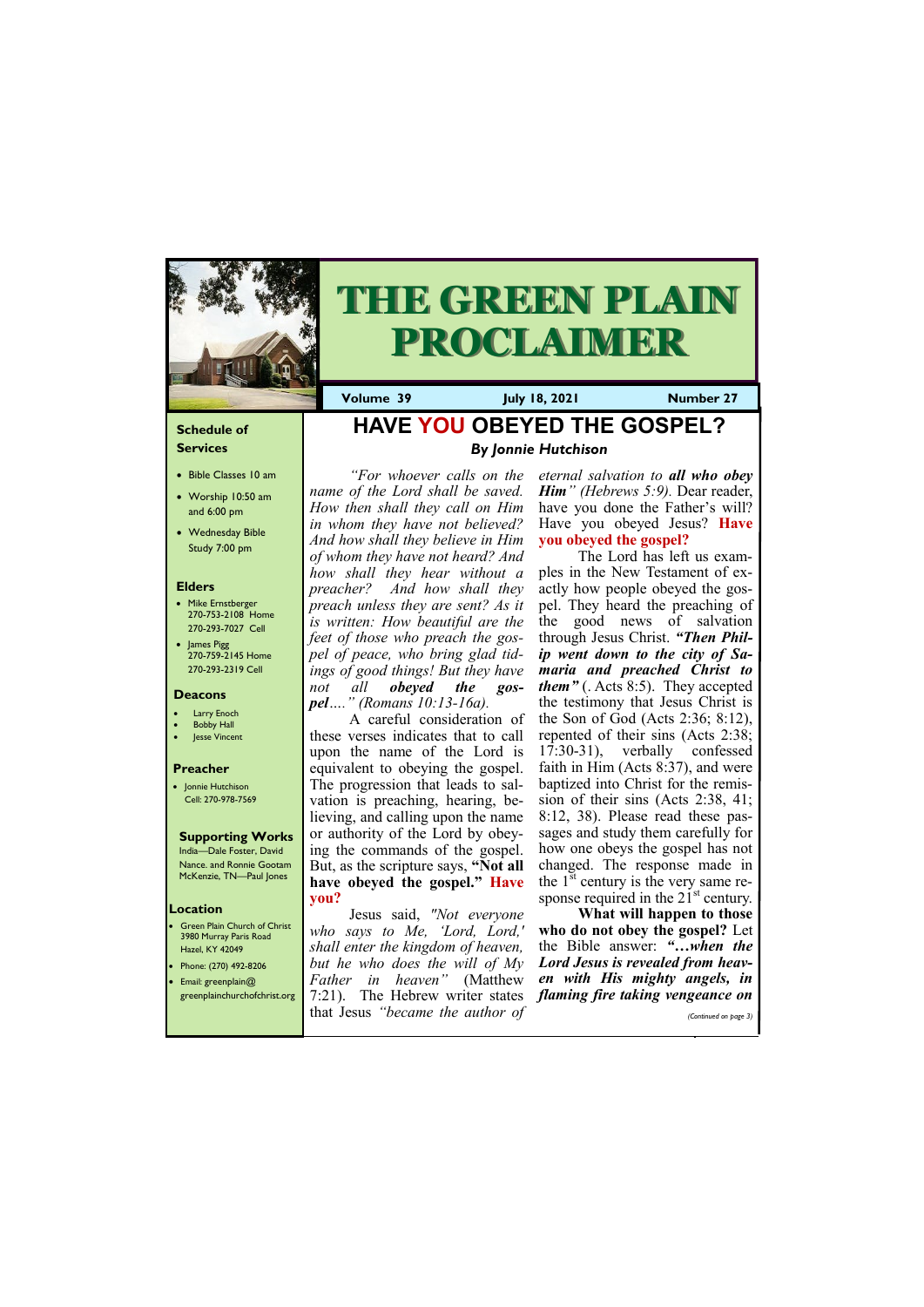# NEWS AND NOTES

*REMEMBER IN PRAYER: Green Plain members*: Faye Travis, Peggy Jarvis, Rex Enoch, Joanne Barnes, Maxine Pool, Hayes and Marjorie Grady, Jim Fielder, Griselda Adams, Larry Enoch, Carolyn Byars, and Mary and Jim Lowrie, As of this writing Mary Vincent is in Centennial Hospital in Nashville undergoing tests. She was taken to the emergency room on Tuesday after becoming ill. Charles Enoch remains in Murray Hospital suffering from Covid. At the present he is being treated with medications and is on a ventilator. No visits or phone calls are permitted at this time. Please pray for all of our sick and those in the hospital.

*Family and Friends:* Teresa Tacker, Betty Pond, Bryan White, Kenneth Mizell, Dale Pentecost, and Brett Wyatt,. Please let us know of those who have improved or any one who needs to be added to this list..

- **PANTRY ITEMS July 2021: 4—Apple Sauce; 11—Canned Fruit Juice; 18—Vienna Sausages; 25—Jell-O.** Please bring any additional items you wish for the "blessing box" which is located next to the breezeway on the north side of the building.
- **UPCOMING LOCAL EVENTS**: **Fall Gospel Meeting** with Alan Adams, September 12 -16, 2021. Our **School of Biblical Studies** will be conducted each Monday evening 7-9 pm, September 20—November 8, 2021. Larry Powers will teach "Church History" and Jack Phillips will teach "2 Corinthians."
- **UPCOMING AREA EVENTS: Gospel Meeting** at the Dexter church of Christ, July 25 -28 with Jonnie Hutchison preaching.
- **July 2021 Anniversaries: None** . **Birthdays:** 7-Chad Canter; 18-Hayes Grady 30-Jim Lowrie; If we have left anyone out please let us know.
- **Study the Bible in Your Own Home.** Enroll in a Completely **Free Bible Correspondence Course.** Send your name, complete mailing address and phone number to: Green Plain church of Christ—3980 Murray Paris Road—Hazel, KY 42049 or enroll online at *http://greenplainchurchofchrist.org* or email *greenplain@greenplainchurchofchrist.org.*

## **Page 2**

## **Online at gbntv.org**

#### **GOSPEL BROADCASTING NETWORK The Gospel 24/7 God's Plan for Your Salvation** 1. Hear the word of God— Romans 10:17. 2. Believe Jesus Christ is the Son of God—Jn 8:24 3. Repent of your sins—Acts 2:38. 4. Confess your faith in Christ— Rom. 10:9-10 5. Be immersed in water for the

remission of your sins—Ac. 2:38; 22:16; Rom. 6:3-4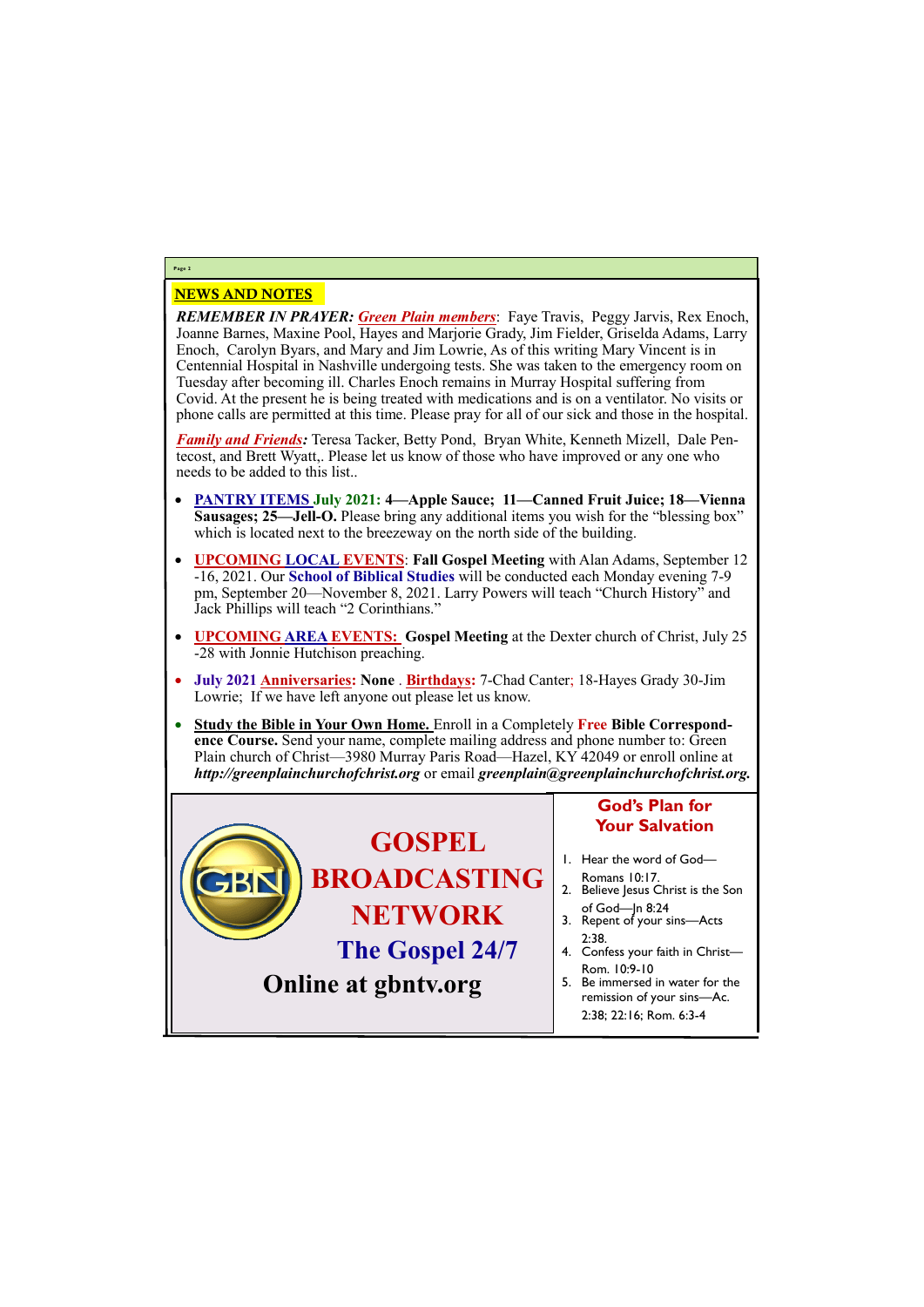**Page 3**

*those who do not know God, and on those who do not obey the gospel of our Lord Jesus Christ. These shall be punished with everlasting destruction from the presence of the Lord and from the glory of His power"* **(2 Thessalonians 1:7-9).**

Dear reader, have **YOU** obeyed the gospel? Our prayer and plea is that you will respond in obedience to the gospel just as those whose record is found in the pages of the New Testament. *"Therefore let all the house of Israel know assuredly that God has* 

*made this Jesus, whom you crucified, both Lord and Christ." Now when they heard this, they were cut to the heart, and said to Peter and the rest of the apostles,* **"***Men and brethren, what shall we do?" Then Peter said to them, "Repent, and let every one of you be baptized in the name of Jesus Christ for the remission of sins; and you shall receive the gift of the Holy Spirit….Then those who gladly received his word were baptized; and that day about three thousand souls were added to them"* (Acts 2:36-38, 41).

*(Continued from page 1)*

## **THE SIGNS OF MATTHEW 24** *By Raymond Sieg*

*ther the day nor the hour wherein the Son of man cometh"* [\(Matthew 25:13\)](https://biblia.com/bible/nkjv/Matt%2025.13). It is imperative that we follow these instructions because, when Jesus returns, *"the heavens shall pass away with a great noise, and the elements shall melt with fervent heat, the earth also and the works that are therein shall be burned up"* ([2 Peter 3:10\).](https://biblia.com/bible/nkjv/2%20Pet%203.10)

In [Matthew 24:1](https://biblia.com/bible/nkjv/Matt%2024.1-35)-35, Jesus talked about a number of disturbing signs that would occur in the future. For example, He said that His followers would *"hear of wars and rumors of wars"* (vs.6). He also mentioned conflicts between nations and kingdoms, as well as *"famines, and pestilences, and earthquakes, in divers places"* (vs.7). Although these signs are often applied to the Lord's return, Jesus related them to the occasion when the Jewish temple in Jerusalem would be destroyed.

Beginning at [Matthew 24:36](https://biblia.com/bible/nkjv/Matt%2024.36) and continuing through chapter 25, Jesus did talk about His return. As He discussed His return He had this to say: *"But of that day and hour knoweth no man, no, not the angels of heaven, but my Father only"* ([Matthew](https://biblia.com/bible/nkjv/Matt%2024.36)   $24:36$ ). Did you hear what the Lord said? He declared that no man or angel knows the time of His return. Only the Father knows. Because no one knows when Jesus will return, we must listen to the instructions that He gave. *"Watch therefore: for ye know not what hour your Lord doth come"* ([Matthew 24:42\).](https://biblia.com/bible/nkjv/Matt%2024.42) *"Therefore be ye also ready: for in such an hour as ye think* 



There will be no signs leading up to the Lord's return. Two inspired apostles, Paul and Peter, stated that the day of the Lord will arrive "*as a thief in the night"* [\(1 Thessaloni](https://biblia.com/bible/nkjv/1%20Thess%205.2)[ans 5:2;](https://biblia.com/bible/nkjv/1%20Thess%205.2) [2 Peter 3:10\).](https://biblia.com/bible/nkjv/2%20Pet%203.10) In other words, the Lord's return will be sudden and unexpected. So, when you hear of natural disasters such as hurricanes, tornadoes, flooding, forest fires, and volcanoes erupting, and when you hear of conflicts throughout the world, do not be alarmed. Such things do not mean that Christ is about to return.

The Lord wants us to get ready for His return by obeying the Gospel. He wants us to stay ready for His return by remaining faithful to Him. By being prepared we can actually look forward to the Lord's return, and we can join the apostle John in saying, *"Even so,*